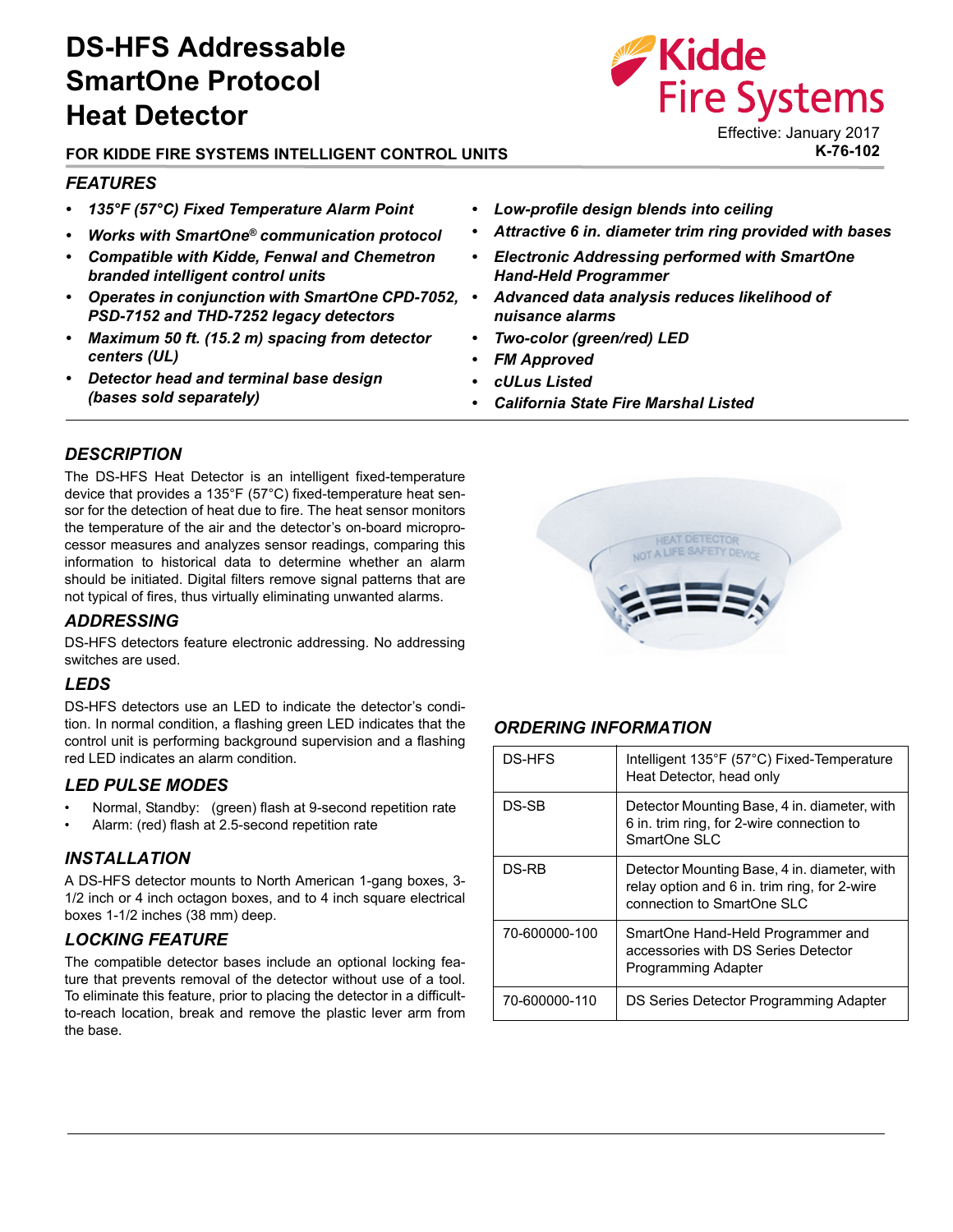## *DETECTOR BASES*

The DS-HFS detector head attaches easily to these compatible bases. Detector bases have wiring terminals that are accessible from the "room-side" after mounting the base to the electrical box. A trim ring is supplied with the 4-inch base to help hide surface imperfections.

- **Model DS-SB Standard Base:** Connects the detector to the Signaling Line Circuit (SLC).
- **Model DS-RB Relay Base:** Connects the detector to the Signaling Line Circuit (SLC) and provides optional Relay functionality to the DS-HFS detector.

## *ACCESSORIES*

**• 70-600000-100 Hand-Held Programmer**: The SmartOne Hand-Held Programmer (with DS Series Programming Adapter) can be purchased separately to conveniently set the DS-HFS electronic address in this manner. The control unit software can alternatively be used to set detector address.

## *PROTOCOL*

This product will operate only on a Kidde Fire Systems fire alarm-suppression control unit employing SmartOne communications protocol.

## *TECHNICAL SPECIFICATIONS*

| Operating voltage                       | 24 VDC (nominal)                  |
|-----------------------------------------|-----------------------------------|
| Current<br>Normal Operating<br>Alarm    | 150 µA<br>220 µA                  |
| <b>Fixed Temperature</b><br>Alarm Point | 135°F (57.2°C)                    |
| Maximum Spacing                         |                                   |
| $UL/CLH$ :                              | 50 ft. (15.2 m) centers           |
| FM·                                     | 15 ft. X 15 ft. (4.5 m X 4.5 m)   |
| Compatible bases                        | DS-SB (Standard)<br>DS-RB (Relay) |
| <b>Operating Environment</b>            |                                   |
| Temperature                             | 32 to 100°F (0 to 38°C)           |
| Relative humidity                       | 0 to 93% RH, non-condensing       |
| Storage temperature                     | $-4$ to 140°F (-20 to 60°C)       |
| <b>SLC Protocol</b>                     | SmartOne                          |
| Color                                   | White head and base               |
| Construction                            | High impact engineering polymer   |
| Mounting                                | Plug-in                           |
| Shipping weight                         | 0.44 lb. (164 g)                  |

## *REGULATORY INFORMATION*

| North American  | CAN/ULC-S530-M91, UL 521,                      |
|-----------------|------------------------------------------------|
| standards       | FM Approvals 3210                              |
| Alarm Point     |                                                |
| UL:             | 129 to 144°F (53.9 to 62.2°C)                  |
|                 | (at 50 ft. centers spacing)                    |
| cUL :           | 129 to 141°F (53.9 to 60.6°C)                  |
|                 | (at 50 ft. centers spacing)                    |
| FM:             | 130 to 140°F (54 to 60°C)                      |
|                 | (at 15 ft. $X$ 15 ft. spacing)                 |
| Response Time   | Standard (evaluated by FM Approvals)           |
| Index           |                                                |
| <b>FCC</b>      | This device complies with part 15 of the FCC   |
| compliance      | Rules. Operation is subject to the following   |
|                 | two conditions: (1) This device may not cause  |
|                 | harmful interference, and (2) this device must |
|                 | accept any interference received, including    |
|                 | interference that may cause undesired          |
|                 | operation.                                     |
| Industry Canada | This Class A digital apparatus complies with   |
| compliance      | Canadian ICES-003.                             |

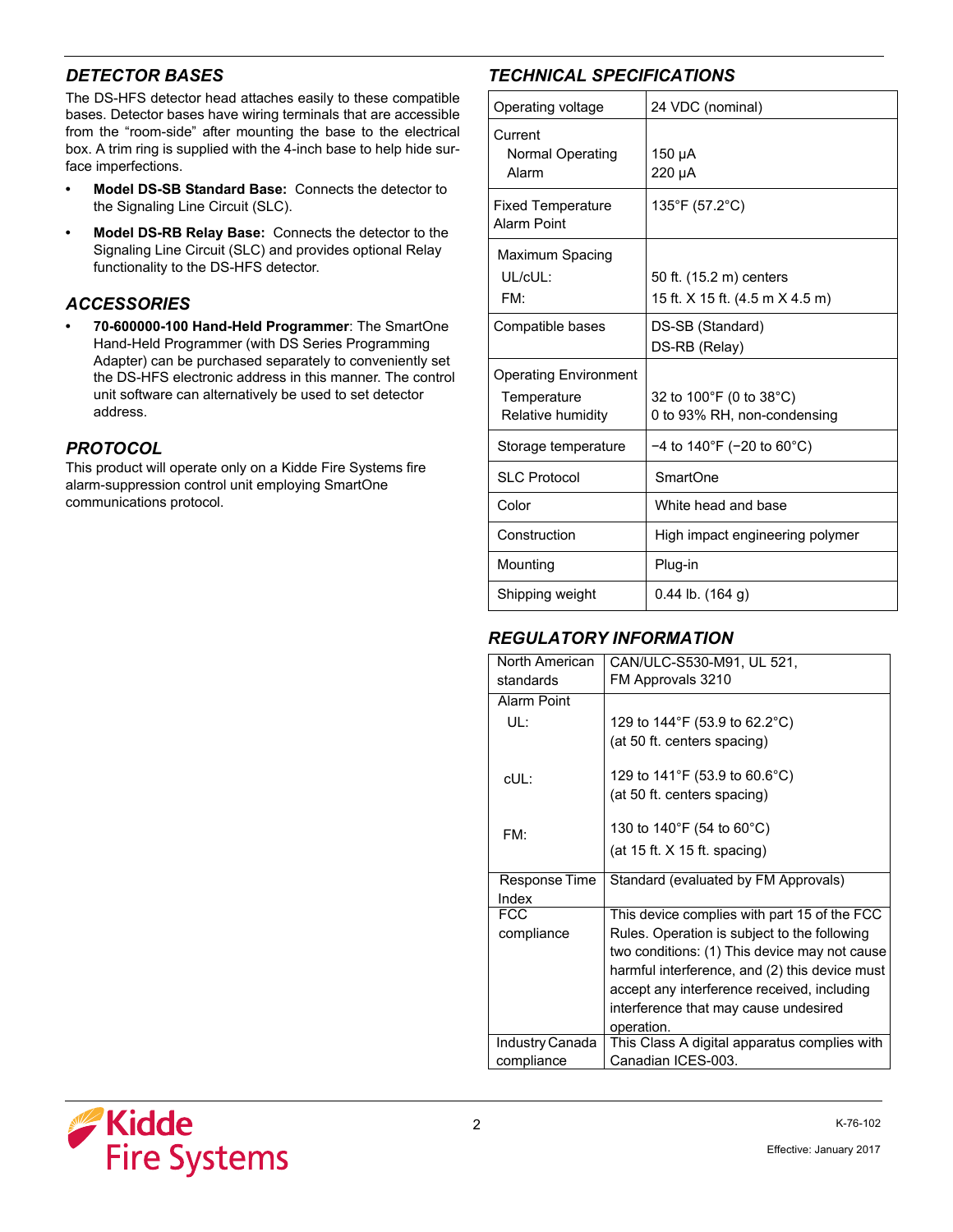## *INTEGRATION OF DETECTORS*

DS-HFS detectors can be mixed in any order with SmartOne legacy detectors on a Kidde Fire Systems intelligent control unit running SmartOne protocol.

#### *COMPATIBLE CONTROL UNITS*

| Kidde     | <b>ARIES NETLink</b>     |
|-----------|--------------------------|
| Kidde     | <b>ARIES</b>             |
| Kidde     | ÷<br><b>PEGAsys</b>      |
| Fenwal    | FenwaINET 8000-ML        |
| Fenwal    | FenwalNET 6000           |
| Fenwal    | $\ast$<br>FenwalNET 2000 |
| Chemetron | MICRO MLX                |
| Chemetron | <b>MICRO SLX</b>         |

*\** DS Series detectors are compatible with FenwalNET 2000 and PEGAsys control units running software version 82.4. Note that FenwalNET 2000 and PEGAsys control units are no longer UL Listed or FM Approved. DS Series detectors have not been compatibility-tested on legacy control units older than FenwalNET 2000 and PEGAsys.

## *SOFTWARE NOTE:*

**The DS-HFS detector does NOT have a configurable Alarm threshold.** When replacing a THD-7252 detector with the DS-HFS, ensure that the Alarm threshold and spacing are set to default settings, 135 degrees and 50 feet. If a DS-HFS is configured for any setting other than default, the detector will still operate at the 135 degree threshold. If the control unit is running software version 1.2.11 (for Single Loop panel) or software version 2.1.2 (for Multi-Loop panel) or later, the message 'INVALID THRESHOLD" will be reported on the Keypad/Display. However, if the control unit is running an older version of software, no message will be reported.

The DS-HFS Pre-Alarm will operate at 110 degrees F. Control unit software version 1.2.11 (for Single Loop panel) or software version 2.1.2 (for Multi-Loop panel) or later provides an option to disable Pre-Alarm reporting. Pre-Alarm reporting can be disabled in earlier control unit software versions by setting the PreAlarm threshold to "134". **The DS-HFS is not agency approved for 70 ft. spacing, so any 70 ft. THD-7252 replacements will require repositioning of the detector.** 



Figure 1: Combining Legacy Detectors with DS Series Detectors (Class B, Style 4 Wiring Style Shown)

#### NOTES:

- 1. Detectors are not polarity sensitive. Terminals 3 and 7 (legacy) or Terminals 2 and 4 (DS Series) can be reversed.
- 2. SmartOne and DS Series detectors can be installed in any order.
- 3. SLC loop is not sensitive to the location of the control unit (can be left or right end of loop).
- 4. Four-wire loops will be wired as above, bringing loose end of loop back to the control unit.